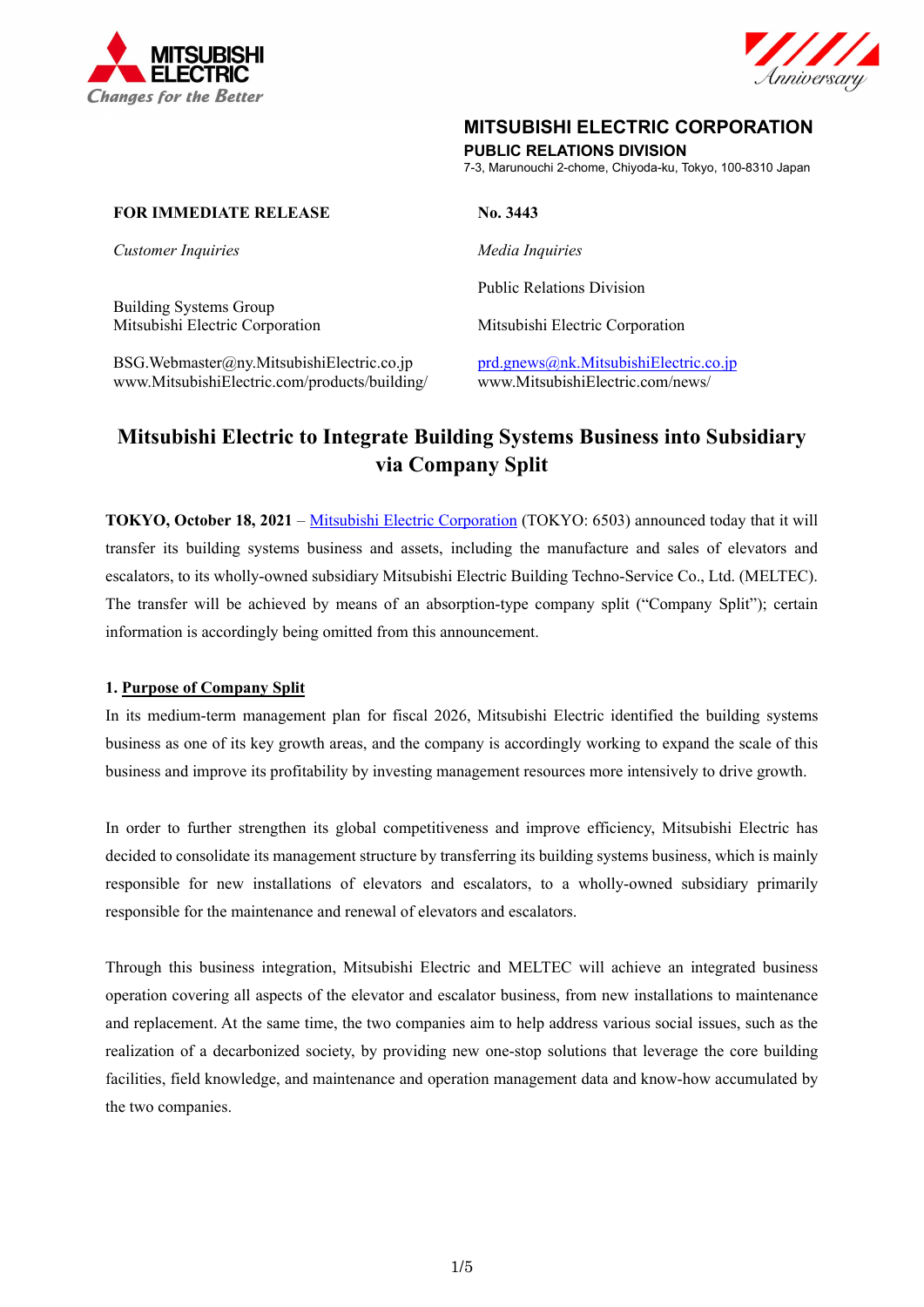#### **2. Outline of Company Split**

## (1) Company Split Schedule

| Decision on Absorption-type Company Split by<br>Executive Officers (Note) | October 18, 2021          |
|---------------------------------------------------------------------------|---------------------------|
| <b>Execution of Company Split Agreement</b>                               | To be determined          |
| Scheduled Company Split Date (Effective Date)                             | April 1, 2022 (Scheduled) |

(Note) The Company Split is a simplified absorption-type company split, pursuant to Article 784, Paragraph 2 of the Companies Act of Japan, and Mitsubishi Electric therefore does not require approval of this at a shareholders' meeting. Accordingly, the Company Split will be implemented on the decision of the President and CEO, with due consideration of deliberations at the Executive Officers' Meeting.

(2) Company Split Method

This is an absorption-type company split in which Mitsubishi Electric is the transferring company and MELTEC the succeeding company. In conjunction with the Company Split, the name of MELTEC will be changed.

(3) Share Allotment Details related to the Company Split

No consideration will be made with regard to the Company Split.

(4) Handling of Stock Acquisition Rights and Bonds with Stock Acquisition Rights Accompanying the Company Split

There are no applicable issues in the Company Split.

(5) Capitalization Changes Accompanying the Company Split

The Company Split will result in no change in the capitalization of Mitsubishi Electric.

(6) Rights and Obligations to be Assumed by the Company Split

In accordance with the provisions of the absorption-type company split agreement, MELTEC will acquire the assets, liabilities, contractual status and other rights and obligations associated with the building systems business of Mitsubishi Electric.

(7) Prospect of Fulfillment of Obligations

It has been determined that there is no prospect of MELTEC being unable to fulfil their obligations after the Company Split.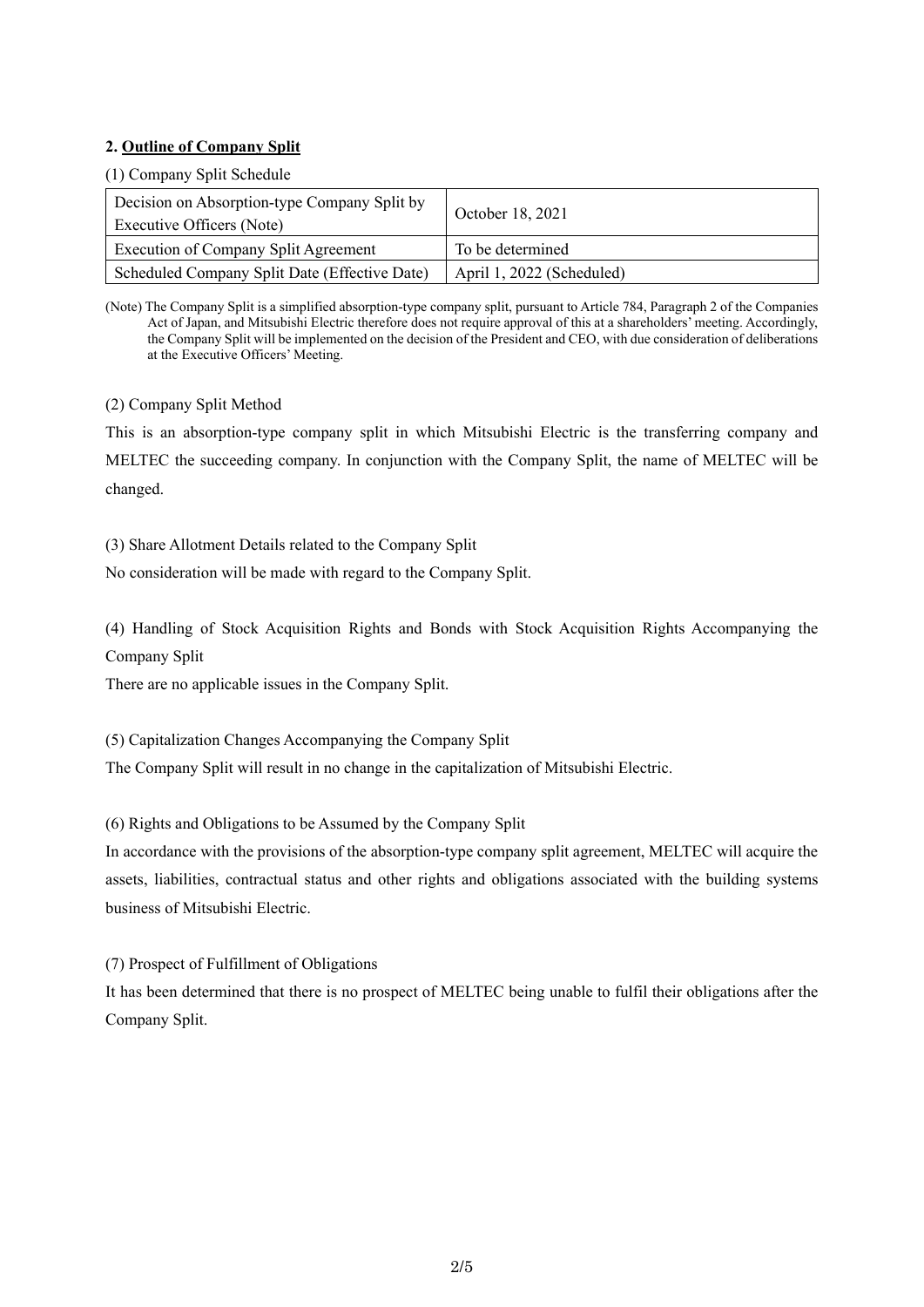|                     | <b>Transferring Company</b>                             | <b>Succeeding Company</b>               |  |
|---------------------|---------------------------------------------------------|-----------------------------------------|--|
| $(1)$ Name          | Mitsubishi Electric Corporation                         | Mitsubishi Electric Building Techno-    |  |
|                     |                                                         | Service Co., Ltd.                       |  |
| (2) Head Office     | 7-3, Marunouchi 2-Chome, Chiyoda-                       | 7-1, Yurakucho 1-Chome, Chiyoda-ku,     |  |
|                     | ku, Tokyo                                               | Tokyo                                   |  |
| (3) Representative  | Kei Uruma                                               | Yoshikatsu Hayashi                      |  |
|                     | Representative Executive Officer,                       | President and Representative Director   |  |
|                     | President & CEO                                         |                                         |  |
| (4) Summary of      | Development, manufacture, sales, and                    | Sales, installation, maintenance, and   |  |
| <b>Business</b>     | service of products such as energy and                  | repair of elevators and escalators,     |  |
|                     | electric systems, industrial automation                 | refrigeration and air conditioners, and |  |
|                     | systems, information and                                | other building facilities, and          |  |
|                     | communication systems, electronic                       | comprehensive management,               |  |
|                     | devices, and home appliances                            | operation, and consulting of buildings  |  |
| (5) Paid-in Capital | 175,820 million yen                                     | 5,000 million yen                       |  |
|                     | (As of March 31, 2021)                                  | (As of March 31, 2021)                  |  |
| (6) Established     | January 15, 1921                                        | March 29, 1954                          |  |
| (7) Shares Issued   | 2,147,201,551 shares                                    | 10,000,001 shares                       |  |
|                     | (As of March 31, 2021)                                  | (As of March 31, 2021)                  |  |
| (8) Book Closing    | March 31                                                | March 31                                |  |
| Date                |                                                         |                                         |  |
| (9) Major           | The Master Trust Bank of Japan,<br>٠                    | Mitsubishi Electric Corporation 100%    |  |
| Shareholders and    | (Trust Account)<br>Ltd.<br>9.43%                        | (As of March 31, 2021)                  |  |
| Shareholding        | <b>SSBTC CLIENT OMNIBUS</b>                             |                                         |  |
| Ratio               | <b>ACCOUNT</b><br>4.85%                                 |                                         |  |
|                     | Custody Bank of Japan, Ltd.                             |                                         |  |
|                     | (Trust account)<br>4.70%                                |                                         |  |
|                     | Meiji Yasuda Life Insurance                             |                                         |  |
|                     | 3.81%<br>Company                                        |                                         |  |
|                     | Nippon Life Insurance Company                           |                                         |  |
|                     | 2.87%                                                   |                                         |  |
|                     | Custody Bank of Japan, Ltd.<br>$\overline{a}$<br>2.05%  |                                         |  |
|                     | (Trust Account 7)<br>Mitsubishi Electric Group<br>۰     |                                         |  |
|                     | Employees Shareholding Union                            |                                         |  |
|                     | 2.05%                                                   |                                         |  |
|                     | Custody Bank of Japan, Ltd.<br>$\overline{a}$           |                                         |  |
|                     | (Trust Account 4)<br>1.71%                              |                                         |  |
|                     | JP MORGAN CHASE BANK<br>-                               |                                         |  |
|                     | 380055 (Standing proxy: Mizuho                          |                                         |  |
|                     | Bank, Ltd., Settlement & Clearing                       |                                         |  |
|                     | Services Devision)<br>1.54%                             |                                         |  |
|                     | Custody Bank of Japan, Ltd.<br>$\overline{\phantom{m}}$ |                                         |  |
|                     | (Trust Account 5)<br>1.43%                              |                                         |  |
|                     | (As of March 31, 2021)                                  |                                         |  |
|                     |                                                         |                                         |  |

# **3. Profile of the Parties of the Company Split**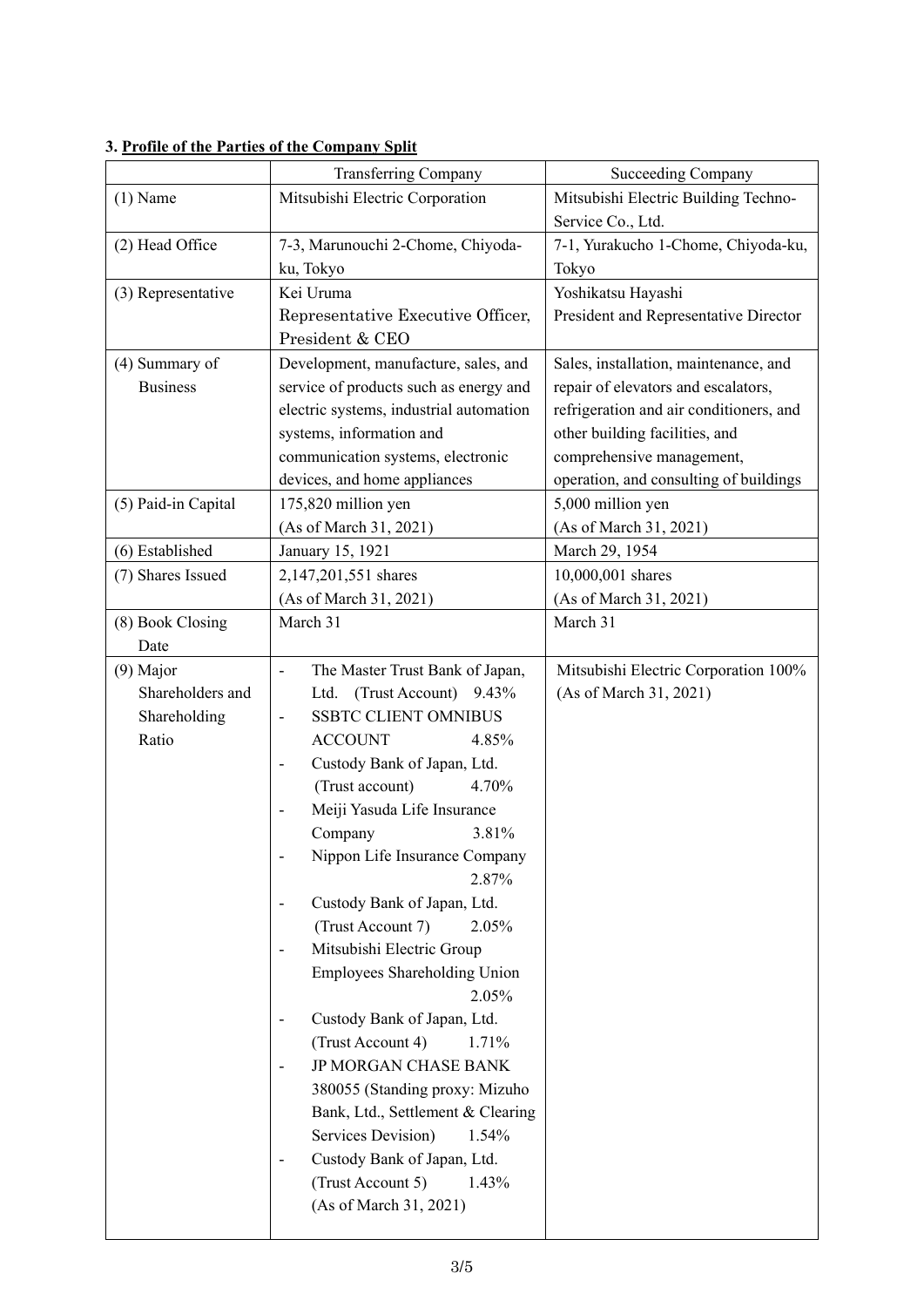|                                            |           | (10) Operating Results for the Most Recent Business Year and Financial Positions as of the End of the |           |  |
|--------------------------------------------|-----------|-------------------------------------------------------------------------------------------------------|-----------|--|
|                                            |           | Business Year (FY ended March 2021 – Millions of yen, unless otherwise specified)                     |           |  |
| Transferring Company (Consolidated · IFRS) |           | Succeeding Company (Non-consolidated·JGAAP)                                                           |           |  |
| <b>Total Equity</b>                        | 2,870,611 | Net Assets                                                                                            | 173,665   |  |
| <b>Total Assets</b>                        | 4,797,921 | <b>Total Assets</b>                                                                                   | 328,535   |  |
| Equity Attributable to                     | 1,283.88  | Net Assets per Share (yen)                                                                            | 17,366.48 |  |
| Mitsubishi Electric                        |           |                                                                                                       |           |  |
| Corporation Stockholders per               |           |                                                                                                       |           |  |
| Share (yen)                                |           |                                                                                                       |           |  |
| Revenue                                    | 4,191,433 | Net Sales                                                                                             | 319,514   |  |
| <b>Operating Profit</b>                    | 230,195   | <b>Operating Profit</b>                                                                               | 10,588    |  |
| Profit before Income Taxes                 | 258,754   | <b>Ordinary Profit</b>                                                                                | 15,845    |  |
| Net Profit Attributable to                 | 193,132   | Net Income                                                                                            | 11,606    |  |
| Mitsubishi Electric Corp.                  |           |                                                                                                       |           |  |
| Stockholders                               |           |                                                                                                       |           |  |
| Basic Earnings per Share                   | 90.03     | Net Income per Share (yen)                                                                            | 1,160.65  |  |
| Attribute to Mitsubishi                    |           |                                                                                                       |           |  |
| Electric Corp. Stockholders                |           |                                                                                                       |           |  |
| (yen)                                      |           |                                                                                                       |           |  |

# **4. Outline of the Business Unit to be Split**

(1) Outline of the Business

Business related to elevators, escalators and building systems

#### (2) Operating Results of the Business Unit to be Split (FY ended March 2021 – Millions of yen)

|                  | <b>Building Systems</b> | Company (Non-consolidated) | Percentage |
|------------------|-------------------------|----------------------------|------------|
| <b>Net Sales</b> | 134.754                 | 2,459,282                  | $5.5\%$    |

# (3) Assets and Liabilities to be Split (Millions of yen)

| Assets |               | <sup>t</sup> iabilities |               |  |
|--------|---------------|-------------------------|---------------|--|
|        |               |                         |               |  |
| Total. | $+84^{\circ}$ | iabilities              | $-84^{\circ}$ |  |
| Assets | ັ             | $T_{\Omega}$ tai        | šД            |  |

(Note) Assets and liabilities to be split are based on the balance sheet as of March 31, 2021. The amount of assets and liabilities to be actually split will be determined after adjusting the above amount for changes up to the effective date of the Company Split.